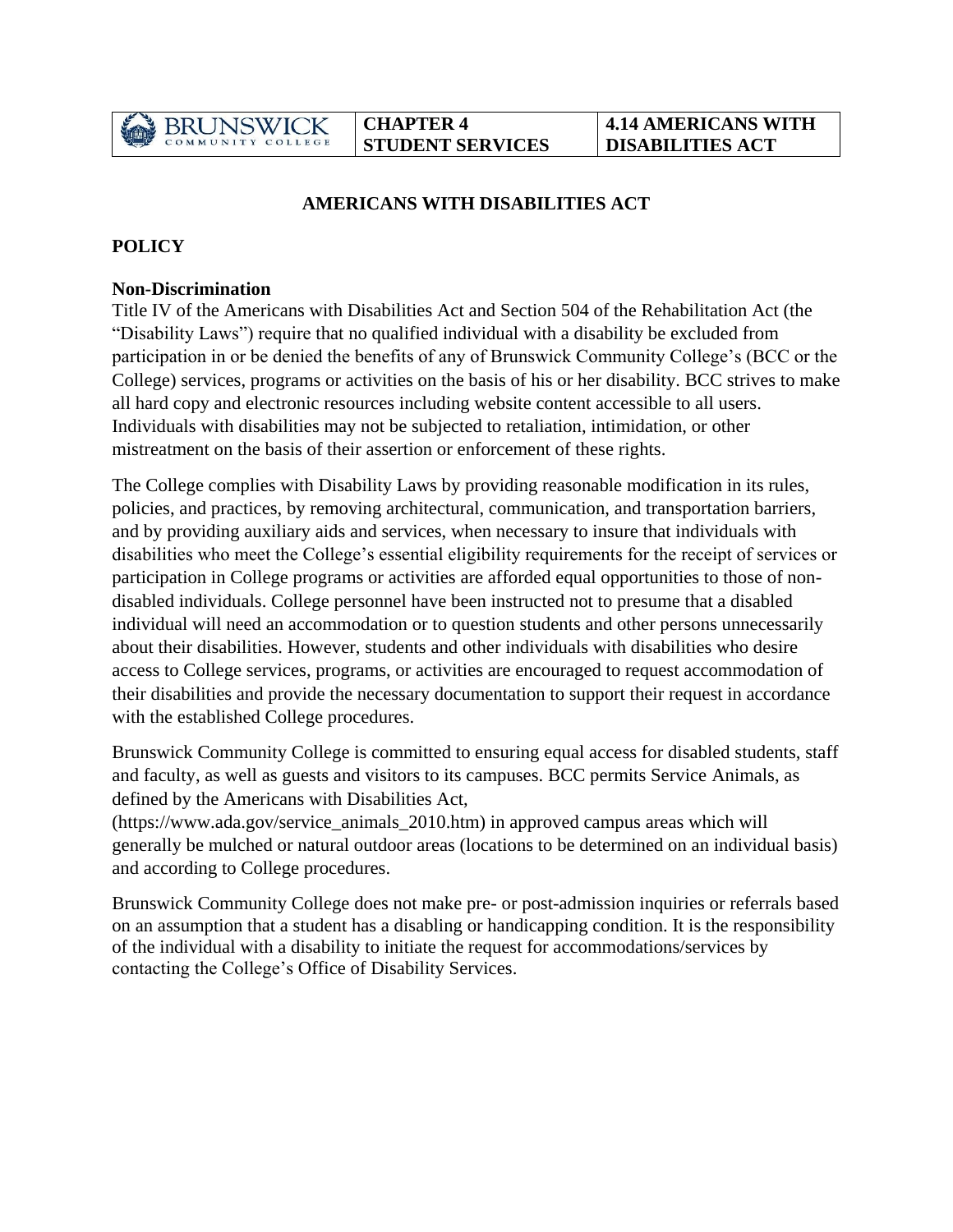#### **PROCEDURES**

#### **Students with Special Needs**

The College recognizes its responsibility, under Section 504 of the Rehabilitation Act of 1973 and the Americans with Disabilities Act (ADA), to provide equal access to students with special needs. Assistive services may be provided for students with a documented disability. Students are requested to make applications for these services in advance of the semester in which they plan to enroll. Students with special needs are also encouraged to participate in college-related activities, and special services may be provided for these functions when requested. Regular College procedures for applications and admissions apply to all students.

#### **Accommodation Requests**

Brunswick Community College believes that an individual knows what is needed to accommodate his/her disability. Some accommodation requests can and should be handled on an informal basis (i.e., asking to sit at the front of a classroom when a visual or hearing impairment will be aided by being closer to the instructor). When a request for accommodation is more extensive and cannot be handled on an informal basis, accommodations should be requested through the College's Office of Disability Services.

#### **A. Requesting Accommodations**

The student or individual seeking accommodations should submit a Student Accommodation Request form to the Office of Disability Services. Accommodation requests may be submitted at any time; however, accommodations cannot be provided retroactively.

To allow adequate time to arrange accommodation services, Accommodation Requests, should be submitted at least 30 days prior to the start of a semester. Accommodation and modifications received in high school or other post-secondary institutions will not automatically transfer to BCC. Instead, it is necessary for students to request accommodations by submitting the following documentation:

- 1. Student Accommodation Request Form (completed by the student).
- 2. Current documentation prepared by a medical professional or health care provider that describes the student's or applicant's diagnosis, the functional limitations this diagnosis causes, and the accommodations/services necessary to address the diagnosis.
- 3. Historical documentation, if applicable, regarding accommodations the student has previously received to address the disability, including but not limited to an Individualized Education Plan (IEP), Summary of Performance (SOP), or a 504 Plan.

To receive services, ample documentation must be submitted to support the disability accommodation request. Generally sufficient documentation includes: a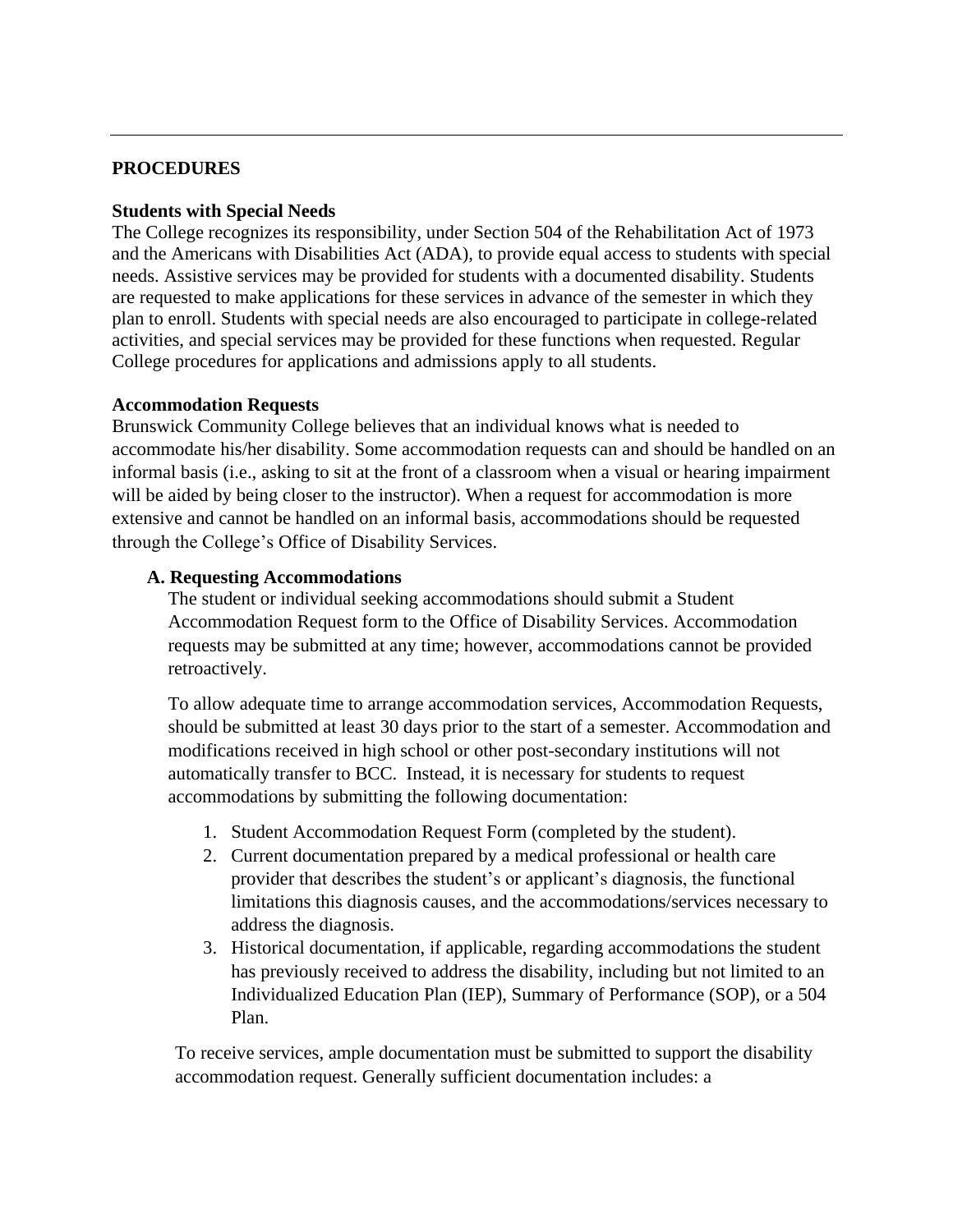psychological/psycho-educational evaluation or a letter from a medical/mental health provider which includes the following:

- 1. **Qualifications of Clinician/Provider**: Documentation must be typed on office or practice letterhead, dated and signed by a professional who is licensed or certified in the area for which the diagnosis is made. Name, title, and license/certification credentials must be stated and shall not be family members or others with a close personal relationship to the individual.
- 2. **Diagnosis & History**: A diagnostic statement identifying the disability including ICD or DSM classification along with any relevant personal, psychosocial, medical, developmental and/or educational history.
- 3. **Description of Diagnostic Methodology**: A full description of the diagnostic methodology used, including data and measurements from appropriate evaluation instruments. The results obtained should draw a direct link to the diagnosis and the functional limitations of the disability. For cognitive disorders, evaluations should use adult norms.
- 4. **Current Impact and Functional Limitations**: A clear description of the level of severity along with the current impact and functional limitations of the condition pertaining to the academic and/or residential settings. Information regarding if symptoms are constant or episodic, and the frequency and/or duration should be addressed. Changing conditions and/or changes in how a condition impacts the individual may warrant more frequent updates.

Any treatments, medications, and/or assistive devices/services currently prescribed or in use, should include a description of the mediating effects and potential side effects from such treatments.

5. **Recommendations**: Recommendations are welcomed and considered, however the Office of Disability Services makes the ultimate determination on eligibility and reasonable academic adjustments necessary to provide equal access for participation in academic courses, programs and activities. Recommendations should be directly linked to the impact or functional limitations associated with the disability, or medication prescribed to control symptoms and include a clear rationale based on level of impairment.

#### **B. Confidentiality**

The College will make every effort to maintain the confidentiality of information pertaining to the individual's disability. College personnel will inform only those persons who need to know of a request for accommodations and of the circumstances surrounding that request.

#### **C. Accommodation Determination**

The College will make every effort to provide you with the requested accommodation or an equally effective accommodation providing access to the particular service, program,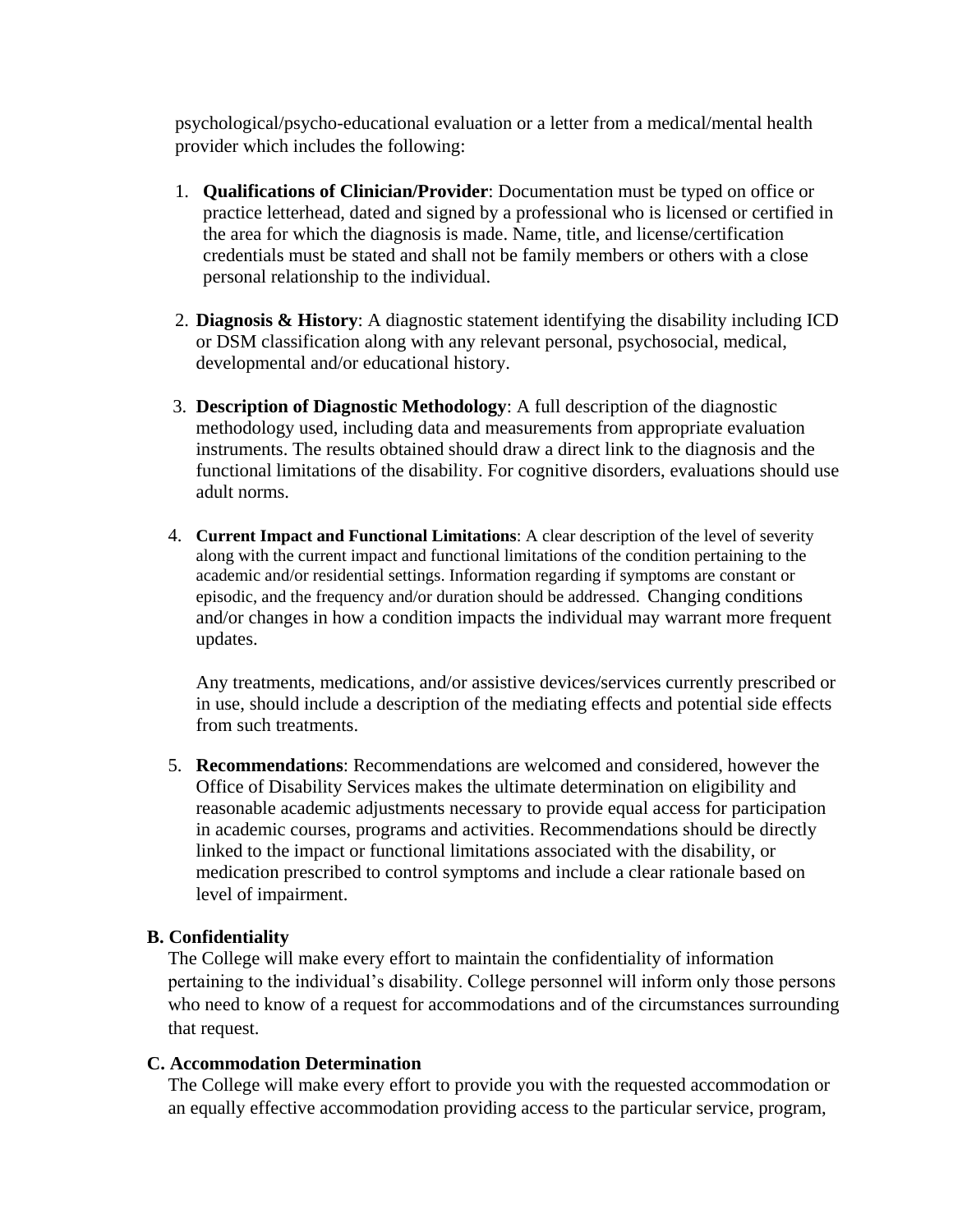or activity, taking into consideration the nature of the service, program, or activity and the financial resources and administrative obligations of the College. Although the College is required to make its services, programs, and activities accessible to persons who meet the essential eligibility requirements, the Disability Laws do not require the College to make all of its facilities accessible to such persons or to provide the student with personal equipment or services to accommodate his/her disability. The Disability Laws permits the College to deny a request, if the accommodation would result in a fundamental alteration in the nature of a service, program, and/or activity, or if the accommodation creates undue financial and administrative burdens to the College.

Once the determination is made, the Office of Disability Services will notify the individual of the accommodation denial or approval. The Office of Disability Services also notifies the instructors of the allowed accommodation(s) and assists with any arrangements as needed.

### **Service Animals and Service Animals-in-Training**

Students who have a disability that require the assistance of a Service Animal are permitted to bring such animals to campus. Individuals who are animal trainers (handlers) are also permitted to bring a service-animal-in-training to campus as permitted in accordance with North Carolina General Statue 168-4.2.B and the provisions of College policy.

A Service Animal is any dog (or miniature horse) that is individually trained to do work or perform tasks for the benefit of an individual with a disability, including a physical, sensory, psychiatric, intellectual, or other mental disability. A service-animal-in-training is any dog (or miniature horse) that is being trained to become a service animal for individuals with disability. A domestic animal kept for pleasure, companionship, or emotional support is not a service animal.

The Owner/Handler should contact the Office of Disability Services as soon as he/she is aware of plans to bring a Service Animal to campus. The Office of Disability Services will encourage the Owner/Handler to provide documentation of his/her disability and documentation for the need of the Service Animal.

The tasks performed by a Service Animal must be directly related to the handler's disability or for which the service animal is being trained. Examples of service tasks include but are not limited to, assisting individuals who are blind or have low vision with navigation, alerting individuals who are deaf or hard of hearing to the presence of people or sounds, providing nonviolent protection or rescue work, pulling a wheelchair, assisting an individual during a seizure, alerting individuals of potential allergens, retrieving items such as medicine or the telephone, providing physical support and assistance with balance and stability to individuals with mobility disabilities, and helping persons with psychiatric and neurological disabilities by preventing or interrupting impulsive or destructive behaviors. [28 C.F.R. S35.104]

If the animal meets the ADA definition of a Service Animal or Service Animal-in-Training, then the student/handler may be asked two questions:

- 1. Is this a service animal that is required due to a disability? and
- 2. What work or tasks has the dog or miniature horse been trained to perform?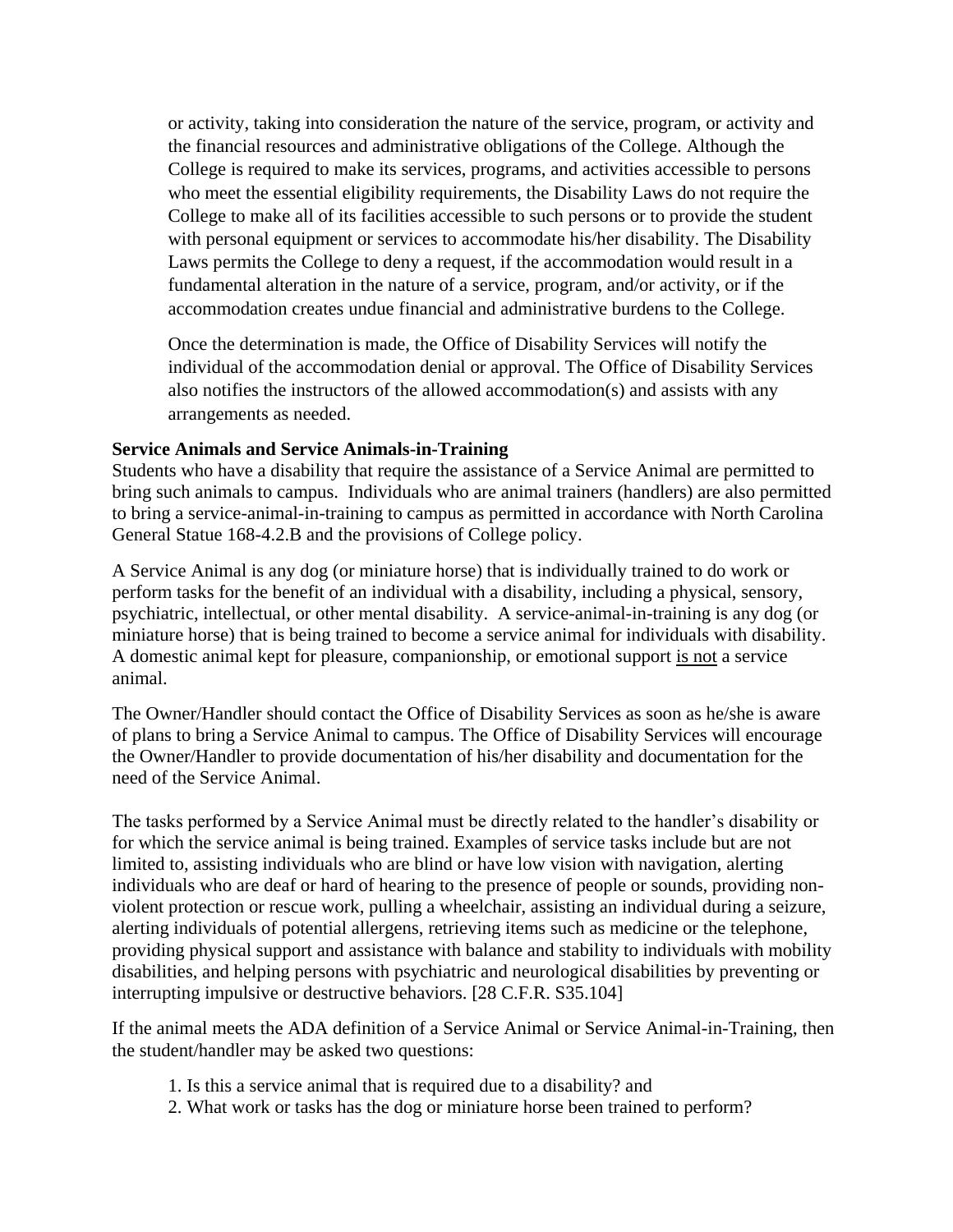A Support Animal is a non-service animal selected or prescribed to an individual with a disability by a healthcare or mental health professional to assist with a significant part of a person's treatment process (alleviating the symptoms) and is therefore not supported as it does not assist a person with a disability with activities of daily living, and does not accompany a person with a disability at all times. [28 C.F.R. S 35.104: Fair Housing & Equal Opportunity Notice – HEO-2013-01]

#### **A. Documentation for a Service Animal**

The student requesting permission to have a Service Animal on–campus must provide (from a certified clinician) a letter which substantiates:

- 1. If the Service Animal is required because of a disability, and
- 2. What work or task the Service Animal has been trained to perform [28 C.F.R.S 35.136(f)].

The letter must be dated, on the certified clinician's letterhead, and must provide information establishing the existence of an impairment. The certified clinician's letter should also provide sufficient information concerning the individual's functional limitation to show the work or tasks performed by the animal is related to those limitations. Documentation that does not fulfill the outlined requirements may result in accommodation delay or denial. The letter must also contain an explanation of the tasks or functions the animal has been trained to perform as a disability-related accommodation, and the type/description of the animal.

# B. **Documentation for a Service Animal-in-Training**

The student requesting permission to have a Service Animal-in-Training on campus must provide (from the training organization) a letter which substantiates what work or task the Service Animal is being trained to perform.

# **C. Conflicting Health Conditions**

Students with medical conditions affected by animals (e.g., respiratory diseases, asthma, severe allergies) are asked to contact the Office of Disability Services if they have a health or safety related (fear) concern about exposure to a Service Animal. If possible, the College will address the concern or attempt to make suitable adjustments to assist the individual that has the concern, while protecting the rights of both individuals to a quality learning environment.

# **D. Guidelines for Maintaining an Approved Service Animal on Campus**

# 1. **Care and Supervision**

Care and supervision of the animal are the responsibility of the individual who benefits from the support of the approved animal. The person is required to maintain control of the animal at all times. The person is also responsible for ensuring the cleanup of the animal's waste and, when appropriate, must toilet the animal in areas designated (to be determined on an individual basis) by the College consistent within the reasonable capacity of the owner.

# 2. **Animal Health and Well-being**

Vaccination: In accordance with local ordinances and regulations the animal must be immunized against diseases common to that type of animal. Dogs must have current vaccination against rabies and wear a rabies vaccination tag.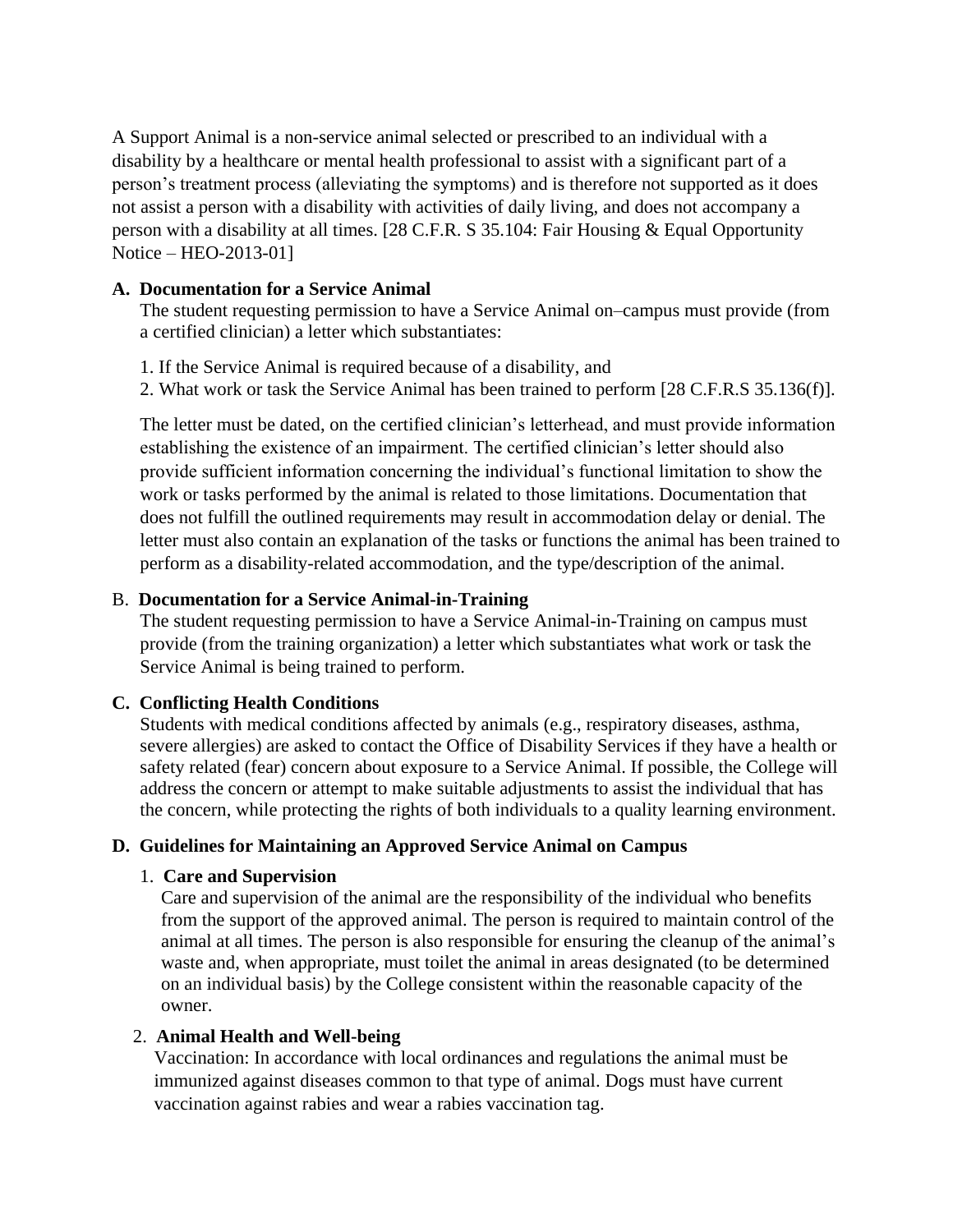# 3. **Health**

Animals must have an annual clean bill of health from a licensed veterinarian. Documentation can be a vaccination certificate for the animal or a veterinarian's statement regarding the animal's health. The College has authority to direct that the animal receive veterinary attention.

### 4. **Licensing**

The College reserves the right to request documentation showing that the animal has been licensed if required in the local municipality.

### 5. **Training**

Service Animals must be properly trained.

### 6. **Leash**

If appropriate, the animal must be on a leash/harness unless the leash/harness would inhibit the animal's ability to be of service.

### 7. **Readily Identifiable as a Service Animal or Service Animal-in-Training**

It is recommended, but not required, that animals for individuals with disabilities wear some type of commonly recognized identification symbol indicating the animal is a working animal. However, a Service Animal-in-Training must wear a collar and leash, harness, or cape that identifies the animal as a Service Animal-in-Training.

### 8. **Other Conditions**

Disability Services may place other reasonable conditions or restrictions on the animal depending on the nature and characteristics of the animal.

# E. **Requirements for Faculty, Staff, Students, and Other Members of the College**

Members of the College community are required to allow a Service Animal or Service Animal-in-Training to accompany its owner at all times and in all places on campus; however, members of the College community shall refrain from:

- 1. Touching or petting a Service Animal unless invited to do so by the owner.
- 2. Feeding a Service Animal.
- 3. Startling a Service Animal.
- 4. Separating or attempting to separate an owner/handler from his/her Service Animal.
- 5. Inquiring about details of the owner's disabilities. The nature of a person's disability is confidential.

# E. **Removal of Approved Animal**

A Service Animal or Service Animal-in-Training may be excluded from campus, classrooms, or other facilities when:

- 1. The animal's behavior poses a direct threat to the health or safety of others.
- 2. The animal is out of control and the animal's handler does not take effective action to control it.
- 3. The animal is not housebroken.
- 4. The animal's behavior fundamentally alters the nature of the programs, services, facilities, privileges, or accommodations for other learners. If a Service Animal is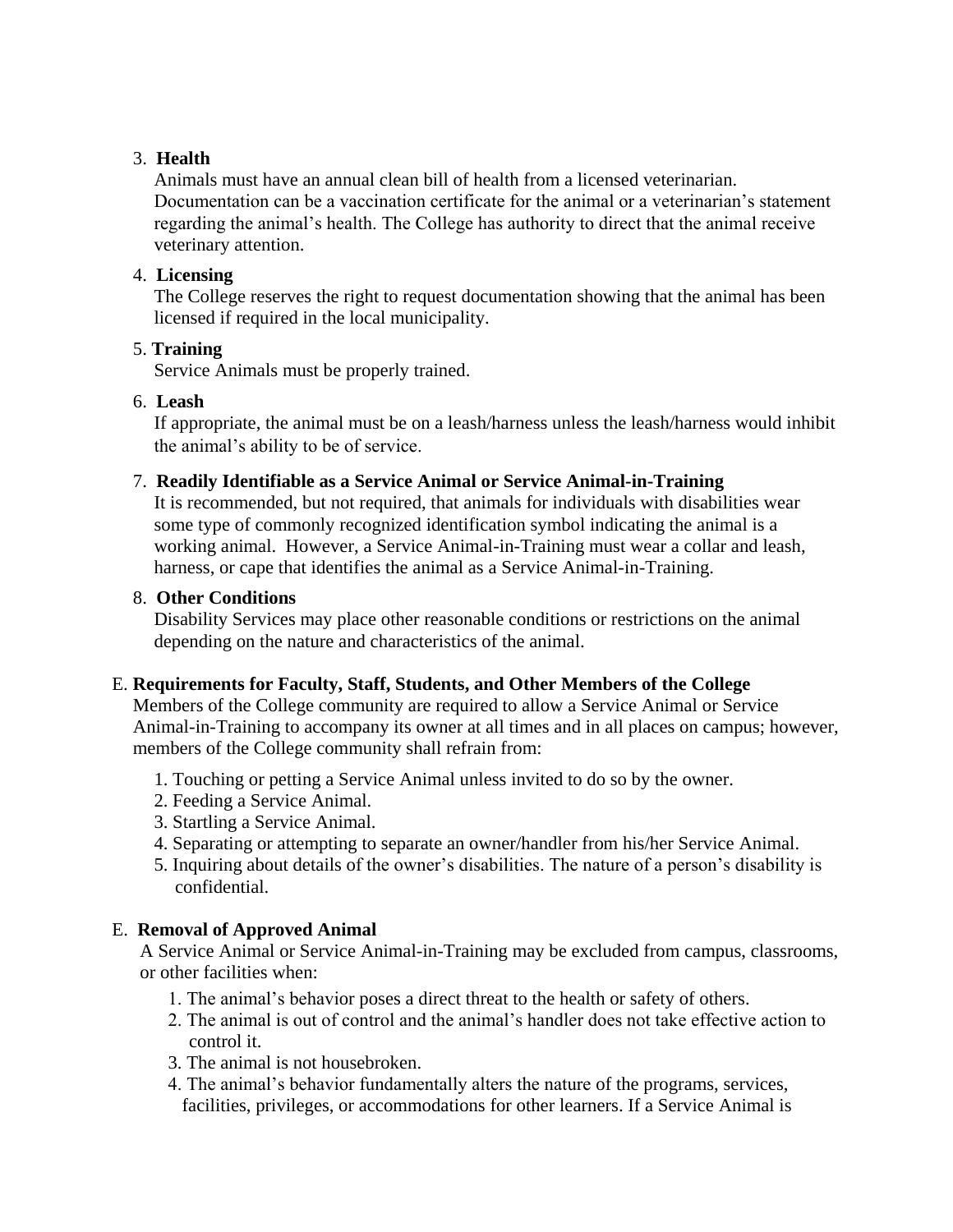properly excluded, the individual with a disability shall be given the opportunity to participate in the service, program, or activity without having the Service Animal on the premises [28 C.F.R. S 35.136(f)].

# **DEFINITIONS**

Disability – A documented physical or mental impairment that substantially limits one or more major life activities.

Documented Disability Documentation - Disability related documentation that identifies the functional impact of the disability so that effective accommodations can be identified. Common sources of documentation are health care providers, psychologists, diagnosticians, and/or information from a previous school (e.g., 504 or IEP, documents).

Emotional Support Animal – Any animal that alleviates one or more identified symptoms or effects of a person's disability. An Emotional Support Animal is not a "Service Animal" as defined under this policy or the Americans with Disabilities Act (ADA). [https://www.ada.gov/regs2010/service\\_animal\\_qa.html](https://www.ada.gov/regs2010/service_animal_qa.html)

Hearing  $\log - A$  hearing dog is a dog that has been trained to alert a person with significant hearing loss or who is deaf when a sound, such as a knock on the door occurs.

Identification Card – A College issued Identification Card stating the Service Animal is registered with the Office of Disability Services.

Person with a Disability – A person with a physical or mental impairment that substantially limits one or more of the major life activities; or being regarded as having such an impairment.

Pet – A domestic animal kept for pleasure of companionship and excluded from the definitions of "Emotional Support Animal" and "Service Animal". Pets are not permitted on College property or in College buildings and shall not be permitted as a reasonable accommodation for otherwise eligible students, staff or faculty.

Reasonable Accommodation – An adjustment to a class, program, or job requirements that would allow a qualified individual with a disability to participate in the class or program or to perform the essential functions of a position, without fundamentally altering academic, conduct or performance requirements.

Reliable Third Party – A person who is familiar with a student's disability, familiar with the necessity for a specifically requested animal and is qualified to make medical attestations regarding a student's disability and requested accommodation. Such person may include a physician, psychiatrist, or other medical or mental health professional.